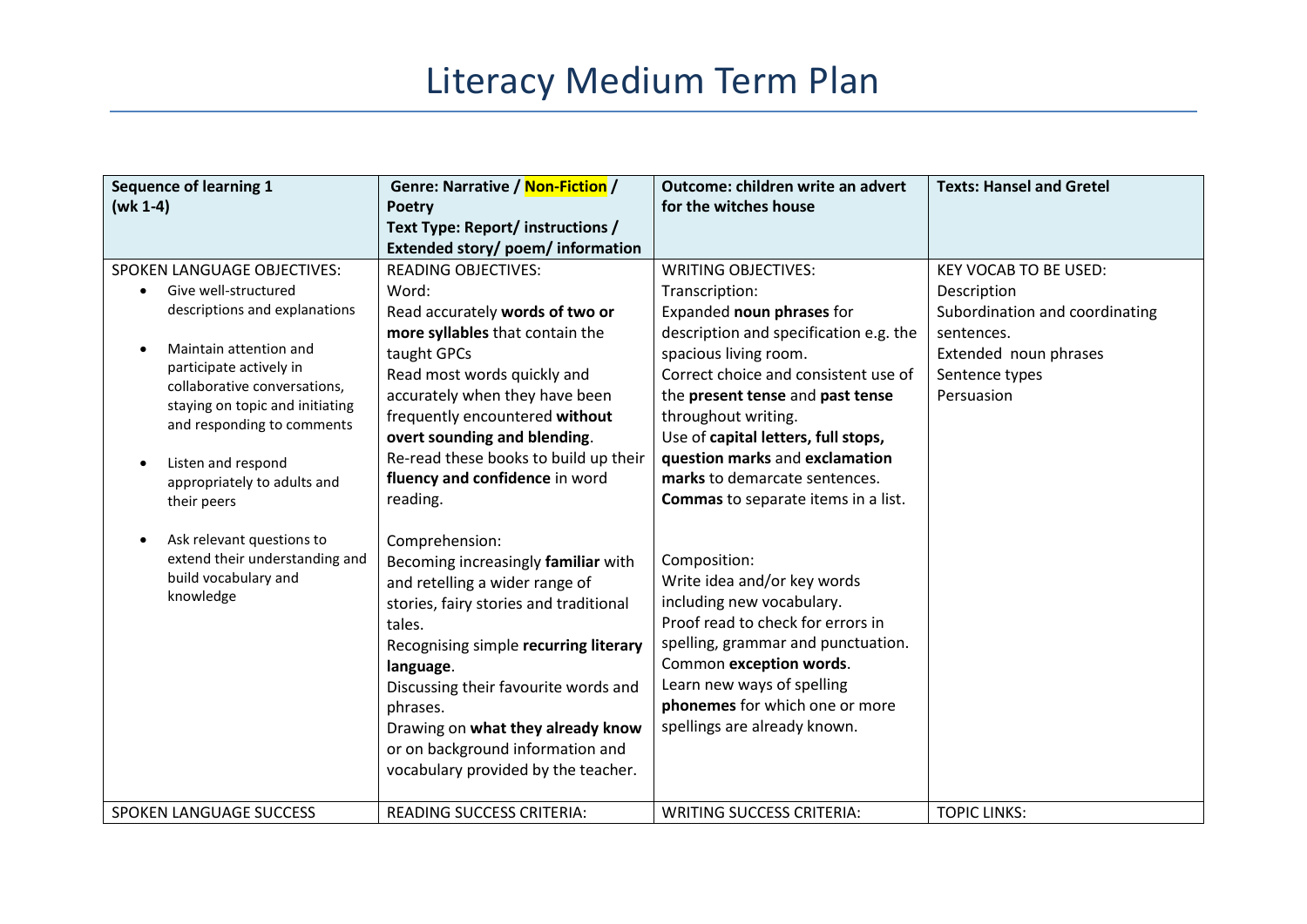| <b>CRITERIA:</b><br>I can talk confidently in a group.<br>I can explain my opinions and ideas.<br>I can listen to what others have to say.<br>I can answer questions asked my adults<br>and my peers.<br>I can take turns.<br>I can ask questions to find out<br>information.        | I can use my knowledge of<br>phonemes to decode new words.<br>I can sight read high frequency<br>words.<br>I can talk confidently about the<br>adverts I read.<br>I can pick out good use of language<br>from other adverts.<br>I can explore a range of texts.                                                                        | Transcription:<br>I can use adjectives to describe.<br>I can extend sentences adding<br>description.<br>I can write in the past and present<br>tense.<br>I can use a range of punctuation<br>accurately.<br>I can use a range of sentence types                                                                                              | Safety<br>Link to topic through the story.                |
|--------------------------------------------------------------------------------------------------------------------------------------------------------------------------------------------------------------------------------------------------------------------------------------|----------------------------------------------------------------------------------------------------------------------------------------------------------------------------------------------------------------------------------------------------------------------------------------------------------------------------------------|----------------------------------------------------------------------------------------------------------------------------------------------------------------------------------------------------------------------------------------------------------------------------------------------------------------------------------------------|-----------------------------------------------------------|
|                                                                                                                                                                                                                                                                                      | I can talk about the layout and<br>features of an advert.                                                                                                                                                                                                                                                                              | in my writing.<br>I can separate adjectives in a list<br>using a comma.<br>Composition:<br>I can use a range of vocabulary in my<br>writing.<br>I can check my writing and correct<br>errors.<br>I can apply my knowledge of phonics<br>to spell new words.                                                                                  |                                                           |
| <b>Sequence of learning 3</b><br>(weeks 5-7)                                                                                                                                                                                                                                         | Genre: Narrative / Non-Fiction /<br><b>Poetry</b><br>Text Type: Report/ instructions /<br>Short narrative/Post card/ poem                                                                                                                                                                                                              | Outcome: To write a class poem.                                                                                                                                                                                                                                                                                                              | <b>Texts: Winter/ Christmas poems</b>                     |
| <b>SPOKEN LANGUAGE OBJECTIVES:</b><br>Give well-structured<br>$\bullet$<br>descriptions and explanations<br>Maintain attention and<br>participate actively in<br>collaborative conversations,<br>staying on topic and initiating<br>and responding to comments<br>Listen and respond | <b>READING OBJECTIVES:</b><br>Word:<br>Read accurately words of two or<br>more syllables that contain the<br>taught GPCs<br>Read most words quickly and<br>accurately when they have been<br>frequently encountered without<br>overt sounding and blending.<br>Re-read these books to build up their<br>fluency and confidence in word | <b>WRITING OBJECTIVES:</b><br>Transcription/Spelling:.<br>Subordination (using 'when',' if',<br>'that', 'because') and co-ordination<br>(using 'or', 'and' or 'but').<br>How the grammatical patterns in a<br>sentence indicate its function as a<br>statement, question, exclamation or<br>command.<br>Use of the progressive form of verbs | <b>KEY VOCAB TO BE USED:</b><br>Rhyme<br>Poetry<br>Winter |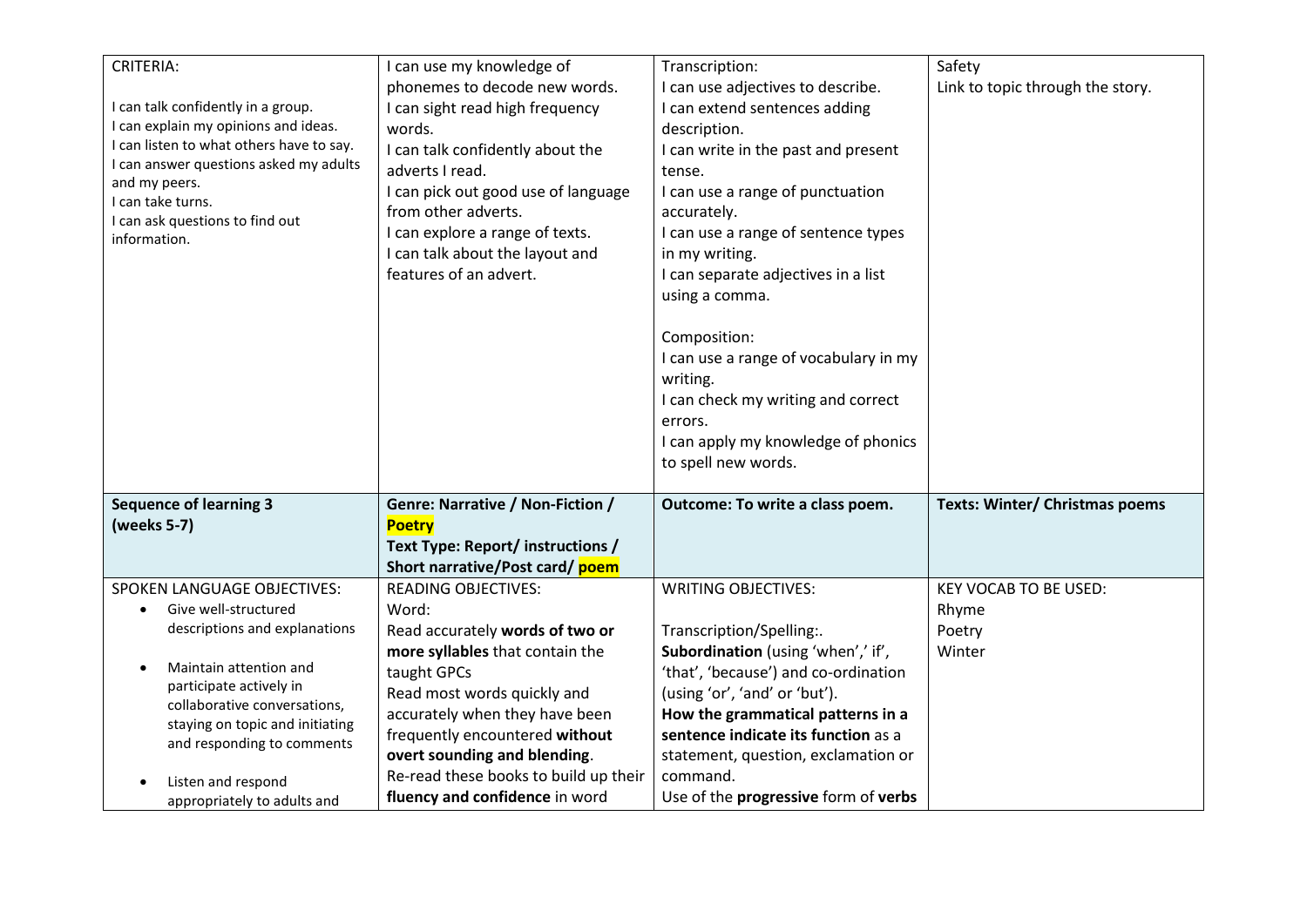| their peers                                     | reading.                               | in the present tense and past tense             |                     |
|-------------------------------------------------|----------------------------------------|-------------------------------------------------|---------------------|
|                                                 |                                        | to mark actions in progress.                    |                     |
| Ask relevant questions to                       | Comprehension:                         | Apostrophes to mark where letters               |                     |
| extend their understanding and                  | Recognising simple recurring literary  | are missing in spelling.                        |                     |
| build vocabulary and                            | language in stories and poems.         |                                                 |                     |
| knowledge                                       | Discussing their favourite words and   | Composition:                                    |                     |
|                                                 | phrases.                               | Develop positive attitudes towards,             |                     |
|                                                 | Explain and discuss their              | and stamina for, writing by writing:            |                     |
|                                                 |                                        |                                                 |                     |
|                                                 | understanding of books, poems and      | Narratives about personal                       |                     |
|                                                 | other material, both those that they   | experiences and those of                        |                     |
|                                                 | listen to and those that they read for | others (real and fictional)                     |                     |
|                                                 | themselves.                            | About real events                               |                     |
|                                                 | Participating in discussion about      | Poetry<br>$\overline{\phantom{a}}$              |                     |
|                                                 | books, poems and other words that      | For different reasons                           |                     |
|                                                 | are read to them and those that they   | Write idea and/or key words                     |                     |
|                                                 | can read for themselves, taking turns  | including new vocabulary.                       |                     |
|                                                 | and listening to what others say.      | Proof read to check for errors in               |                     |
|                                                 | Checking that the text makes sense     | spelling, grammar and punctuation.              |                     |
|                                                 | to them as they read and correcting    |                                                 |                     |
|                                                 | inaccurate reading.                    |                                                 |                     |
| SPOKEN LANGUAGE SUCCESS                         | READING SUCCESS CRITERIA:              | <b>WRITING SUCCESS CRITERIA:</b>                | <b>TOPIC LINKS:</b> |
| <b>CRITERIA:</b>                                |                                        | Transcription/Spelling.                         | Christmas time      |
|                                                 | I can use my knowledge of              | I can use subordinating conjunctions in         | <b>RE</b>           |
| I can talk confidently in a group.              | phonemes to decode new words.          | my writing.                                     |                     |
| I can explain my opinions and ideas.            | I can sight read high frequency        | I can use coordinating conjunctions in          |                     |
| I can listen to what others have to say.        | words.                                 | my writing.                                     |                     |
| I can answer questions asked my adults          | I can talk confidently about the       | I can write a range of sentence types           |                     |
| and my peers.                                   | poems I read.                          | (command, statement, question,<br>exclamation.) |                     |
| I can take turns.                               | I can talk about my favourite poems.   | I can write in both the past and present        |                     |
| I can ask questions to find out<br>information. | I can talk about the language used in  | tense.                                          |                     |
|                                                 | poems.                                 | I can use apostrophes when writing              |                     |
|                                                 |                                        | contracted verbs.                               |                     |
|                                                 |                                        |                                                 |                     |
|                                                 |                                        | Composition                                     |                     |
|                                                 |                                        | I can enjoy writing extended stories.           |                     |
|                                                 |                                        | I can orally rehearse my sentence before        |                     |
|                                                 |                                        | writing.                                        |                     |